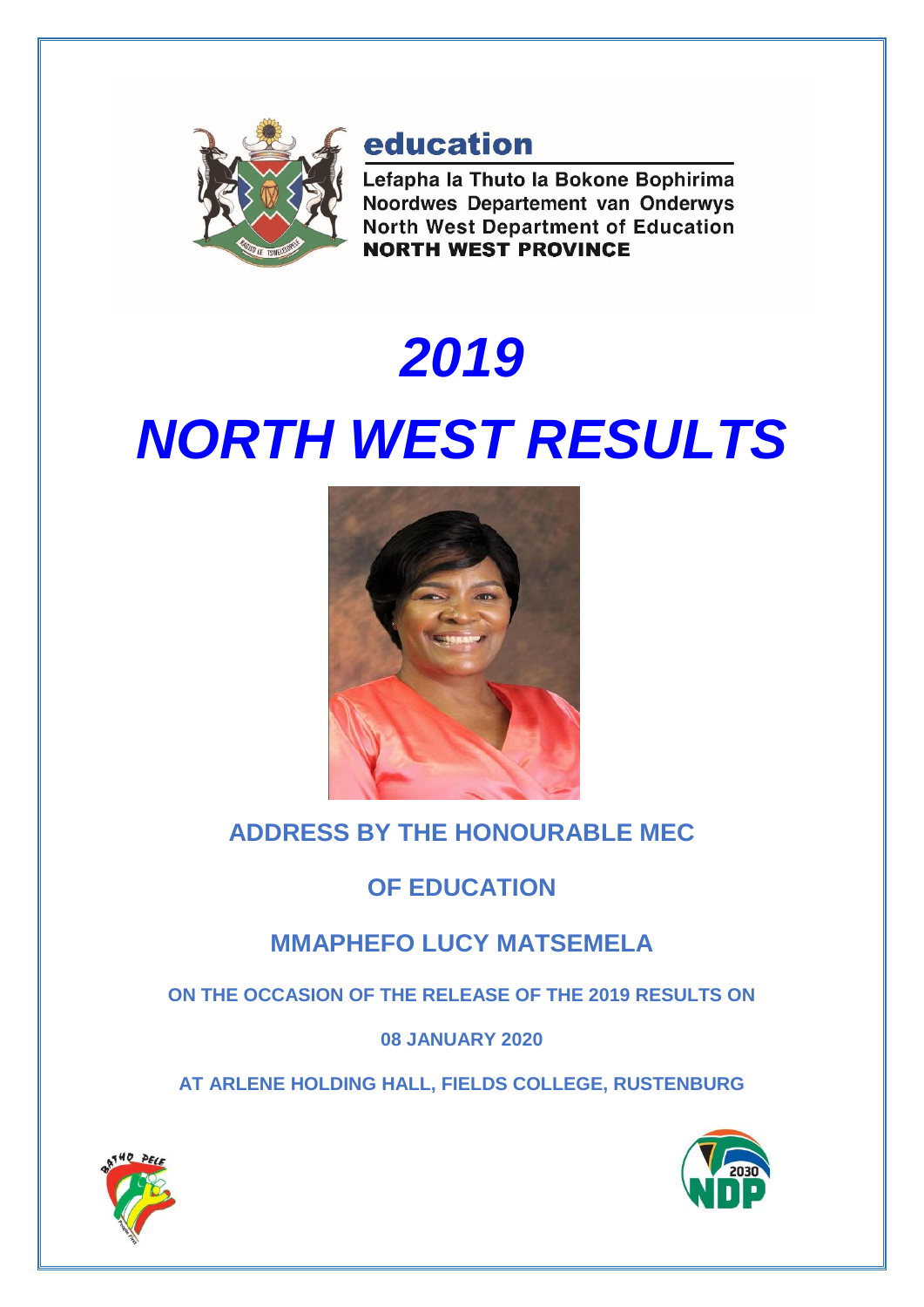# **ADDRESS BY MEC FOR EDUCATION HON. MMAPHEFO LUCY MATSEMELA ON THE OCCASION OF THE RELEASE OF THE 2019 MATRIC RESULTS AT ARLENE HOLDING HALL, FIELDS COLLEGE, RUSTENBURG, 08 JANUARY 2020**

Programme Directors

Premier of North West Honourable Professor Tebogo Job Mokgoro,

Colleagues from EXCO,

Members of the Provincial Legislature,

Executive Mayor of Bojanala Platinum District, Cllr Fentsang Molosiwa

Hosting Mayor of Rustenburg Local Municipality Mr Mpho Khonou

All Councillors from different municipalities

Leaders in various structure levels of my political home, the African National Congress

Leaders of political parties

Traditional Leaders

Leadership of sector unions

Leadership of different faith-based organisations

Vice Chancellor of North West University Prof Dan Kgwadi and Deputy Vice Chancellor: Mahikeng

Campus - Professor BMP Setlalentoa

Association of School Governing Bodies and all members of SGBs

Administrator Mr Mohlala, his team and his counterparts from other departments.

The Superintendent-General for the Department of Education, Me Semaswe, her guests and her counterparts from other Departments

Delegation from Umalusi

DDGs, Chief Directors, Directors, Sub- District Managers, Circuit Managers, Curriculum Coordinators and Subject Advisors , School Principals, SMT members and Teachers

SAPS and Security Cluster members

Members of the Media

Departmental Choir and all entertainers

My most valued guests of the day, candidates and their parents

Comrades and Friends

Distinguished Ladies and Gentlemen,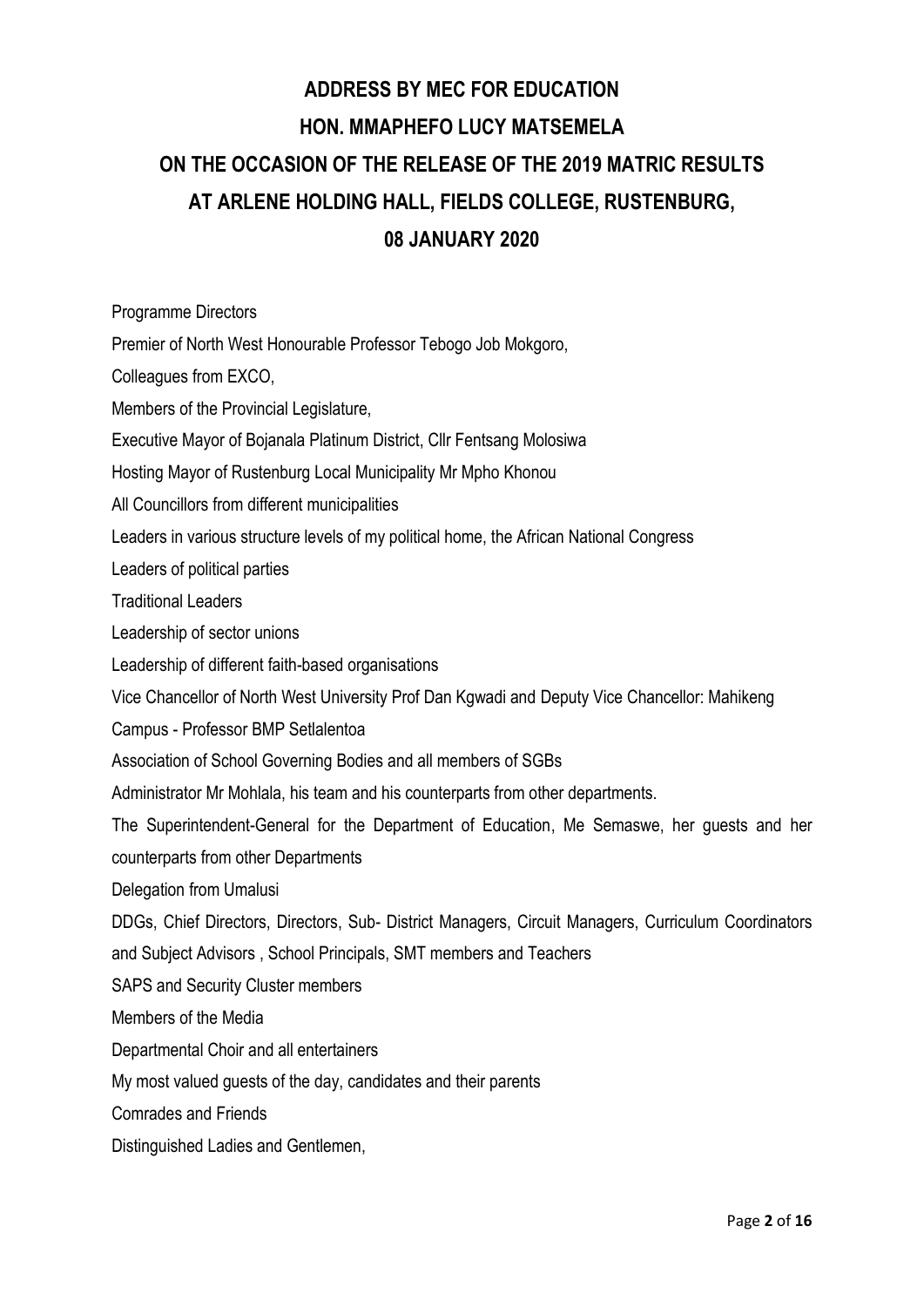Good Morning and compliments of the new year to you all Fellow South Africans!

## **PREAMBLE**

On behalf of the North West Department of Education, it gives me great pleasure to welcome our Class of 2019 and all of you - our esteemed guests - to this occasion of the release of the 2019 National Senior Certificate (NSC) Examinations results.

## "**This is the day the Lord has made; we shall rejoice and be glad in it**".

These results are the first in the sixth democratic administration; and it is such a pleasant coincidence that we host this auspicious ceremony on the 108<sup>th</sup> birthday of the African National Congress, the ruling party of the Republic of South Africa.

Founded in 1912 in Bloemfontein, the ANC is the oldest liberation movement in Africa and it is still going strong.

It was one of its finest Presidents, Oliver Reginald Tambo who taught us that the **Responsibility for the proper conduct of children cannot be confined to their parents only. When they misbehave, they misbehave against the community. And a senior member of the community is expected to do something about it**.

These profound words of wisdom go hand in hand with the African Proverb of *Ngwana Sejo o a tlhakanelwa* - It takes a village to raise a child – *Die gemeenskap is verantwoordelik om 'n kind op te voed*, which is deeply linked to the principle of Ubuntu.

To demonstrate our seriousness in taking the teachings of our forebears into cognisance, we have, as the Department, adopted and successfully launched *Ngwana Sejo Campaign* in September 2019. In short, this far-sighted campaign embodies a firm belief that big and significant achievements, are usually not made by individuals on their own but are made by people working together. [SETSWANA]

It is for this reason that we are determined to employ the Ngwana Sejo Campaign as a vehicle to drive the implementation of the 10 Point Sector Priorities and Programmes (2019-2024) – which aims to change the direction of the education sector to develop relevant skills to match the needs of the economy.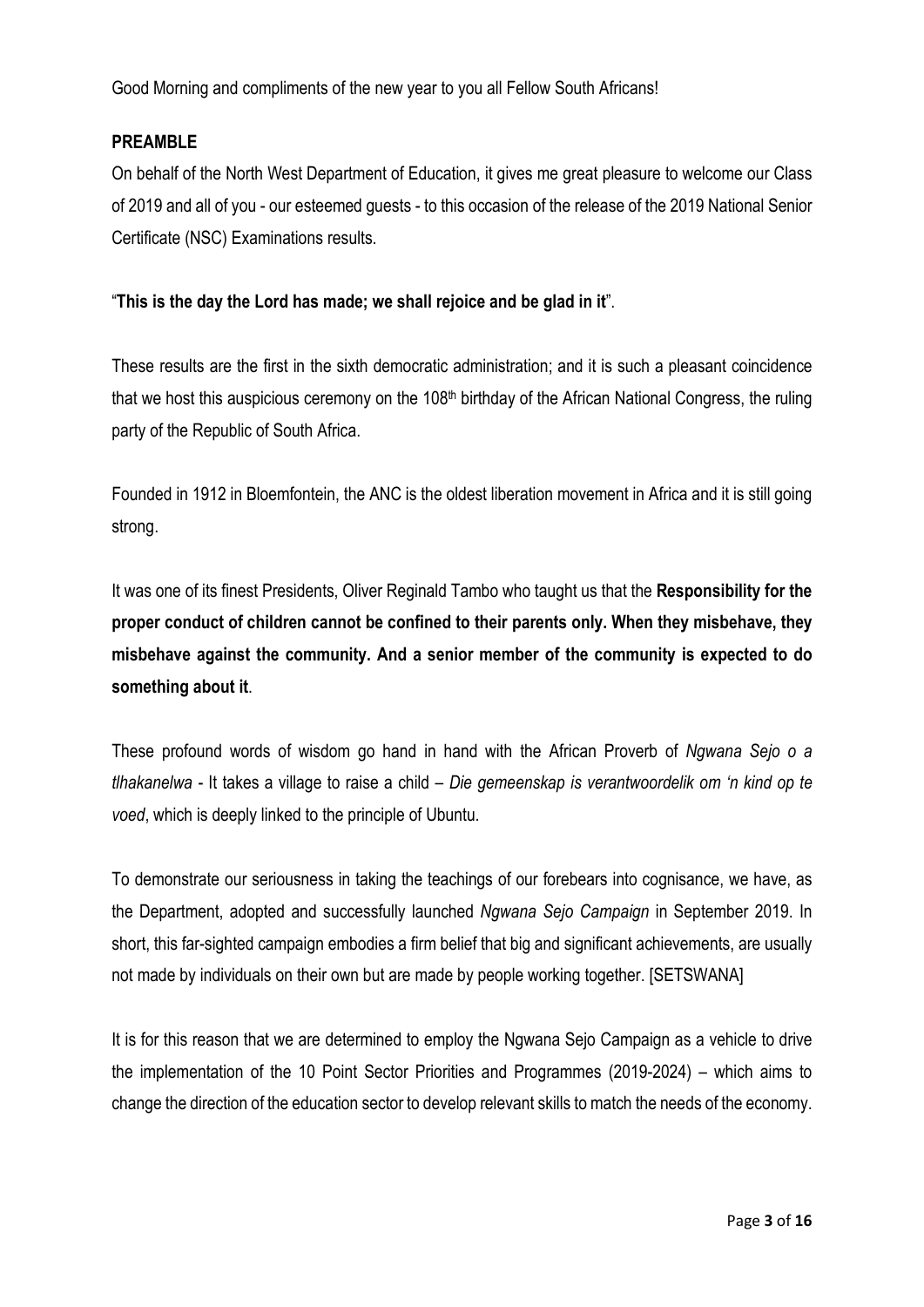We have learnt from the teachings, the iconic former President of the Republic Dr Nelson Mandela that *"The power of education extends beyond the development of skills we need for economic success. It can contribute to nation-building and reconciliation*."

Consistent with the above view, when addressing the two-day dialogue of the Association for the Development of Education in Africa (ADEA) at Emperor's Palace, in Kempton Park, on 29 July 2019, President Cyril Ramaphosa stated that "*Successful countries are those that ensure that the skills they produce are the skills that are appropriate for industrial use*."

During his State of the Nation Address on 20 June 2019, President Cyril Ramaphosa announced Education as one of the seven bold priorities of the sixth democratic administration that will fast track South Africa's path to prosperity.

In one of his assertions of Education as an apex priority, the President told the delegates attending the ninth National Congress of the South African Teachers' Union (SADTU) at Nasrec on 25 September 2019 that quality education is key to the growth of the country's economy. In this regard, he emphasised that teachers have a critical role to play when he told them: "*You are a key economic player because you are* there to ensure that this young person's mind is stimulated, their mind is opened up so that they become *a capable participant in the economy of our country."*

As mentioned above, the Department has adopted the Ten-Point Sector Priorities and Programmes (2019-2023) – with a view to changing the direction of the education sector to develop relevant skills to match the needs of our economy. These ten points are: Reading, Early Childhood Development, Three-Stream Model of Basic Education, Incentivise and promote the teaching profession, The Fourth Industrial Revolution and Operation Phakisa, Competencies and skills for the changing world, Infrastructure beyond sanitation, Pro-Poor Programmes and Learners with Special Education Needs, Quality and efficiency, and Decolonisation of the Basic Education Sector.

Honourable Premier, we take heed of your injunction as captured in the State of the Province Address in June 2019 that "*the party is over*" - time for idle talk was now over - "*it is time for the tyre to hit the tar*" everything should come down to implementation if the province is to realise Vision 2030 of the National Development Plan.

Ladies and gentlemen, I can confidently declare that the North West Department of Education is on course with regard to the implementation of the Ten-Point Sector Priorities and Programmes (2019-2023) for Basic Education.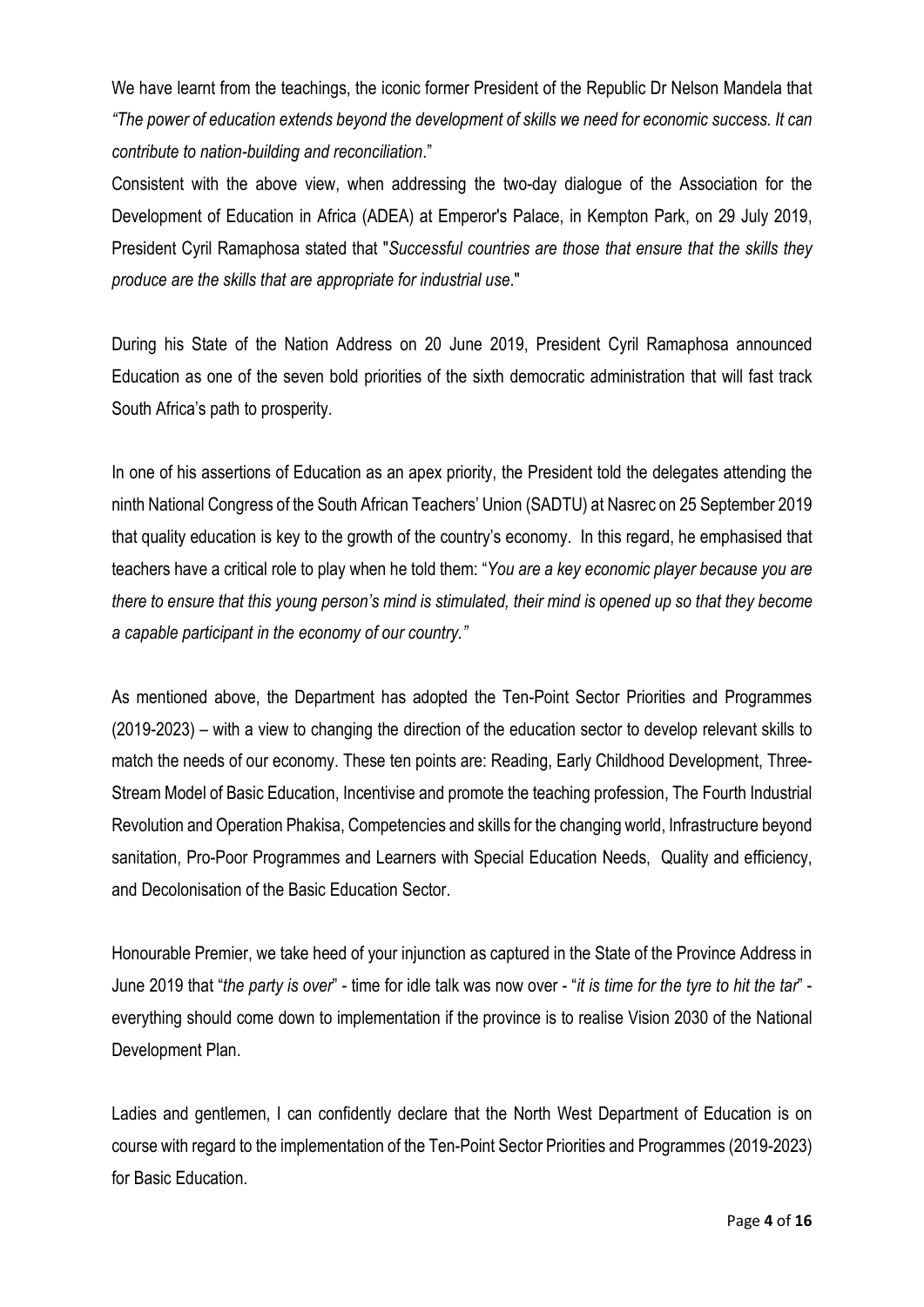## **INTRODUCTION**

Programme Directors, the occasion of the release of the NSC Examination results is an annual ritual performed by the Department of Basic Education followed by all the nine Provincial Education Departments across the Republic of South Africa.

2019 was momentous for the Department. It had its highs and lows.

Ladies and gentlemen, I am thankful to inform you that despite concerted efforts to disrupt our 2019 yearend examinations in Bloemhof in Dr Ruth Segomotsi Mompati District and several areas in Dr Kenneth Kaunda District, these examinations proceeded without any interruption in the entire province.

We are extremely proud of the high level of commitment of Team Education who, amidst the turmoil, demonstrated extraordinary professionalism, dedication and resolve.

As a result of which we salvaged the situation by establishing the following incubation camps to provide a safe learning and examination environment for the affected candidates: Itireleleng Learning Centre (in Vaal Reefs) hosted 1454 candidates from 11 secondary schools, Milner Secondary School - 271 leaners from 4 secondary schools, Camelot Lodge (in Stilfontein) hosted 557 candidates from 4 secondary schools and Pinnacle had 79 candidates from 2 secondary schools.

We further accommodated 271 learners from three secondary schools from Bloemhof in Schweizer-Reneke and Louwna for the same purpose.

## **PROFILE OF THE 2019 GRADE 12 COHORT**

The Class of 2019 is the twelfth cohort of learners to sit for the NSC Examination and the sixth group to write the CAPS-aligned NSC Examinations. They enrolled for Grade 1 in 2008, the same year that the NSC Examination was written for the first time in Grade 12.

They constituted a total of 33 057 (Thirty Three Thousand and fifty seven) full time registered learners accommodated in 435 public and independent schools – who sat for the 2019 NSC Examination. Of the above number, 8 549 (Eight Thousand Five Hundred and Forty Nine) learners were progressed out of whom 26 819 candidates wrote all seven subjects as required.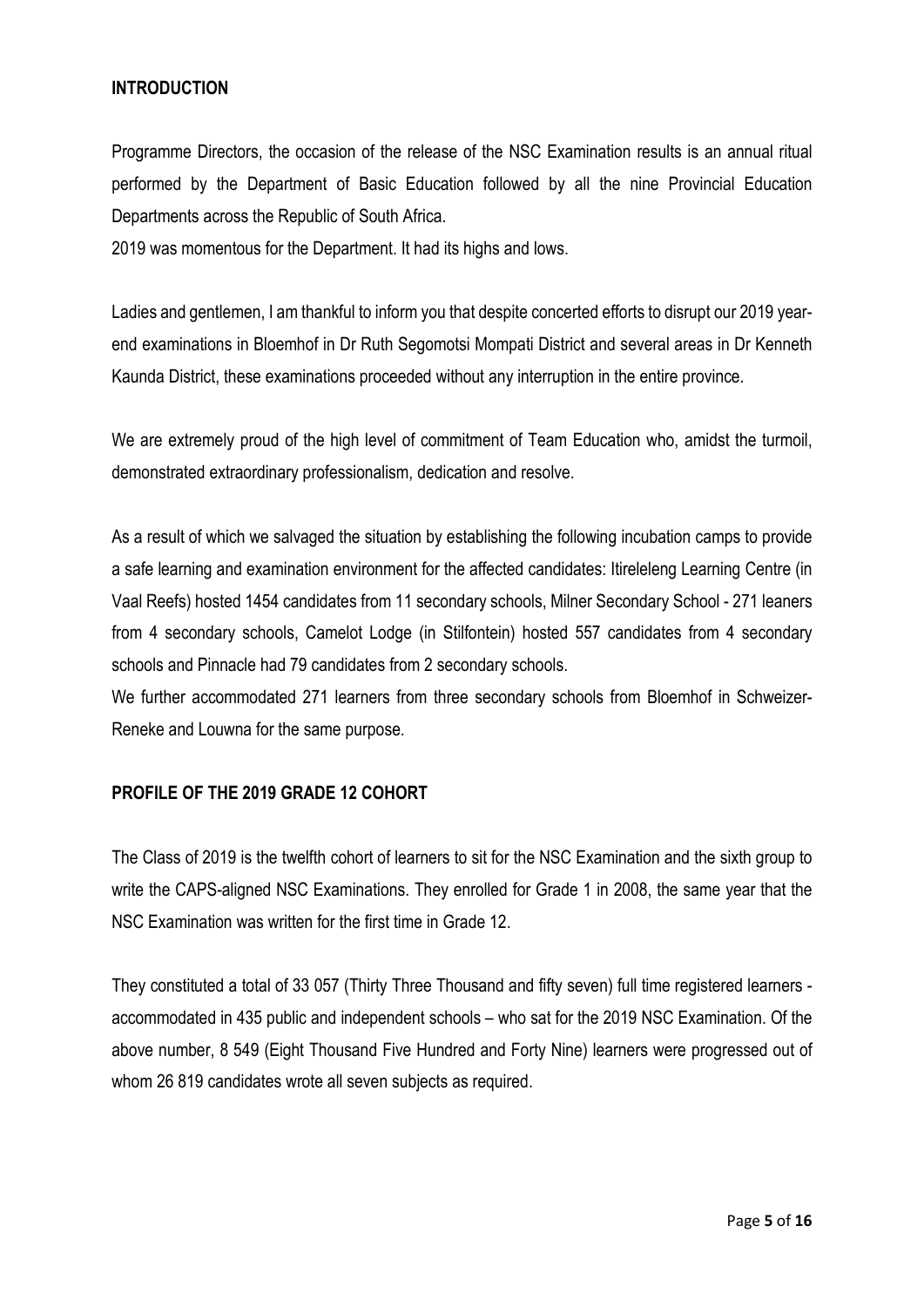It is worthy to note that the Class of 2019 was impacted by the following key policy changes:

- Policy on Progression
- Policy on Multiple Examination Opportunity (MEO)
- **Introduction of Sign Language Home Language in 2018**
- **Introduction of Specialisation in the Technology Subjects in 2018**
- Abolishment of the designated list of subjects in 2018.

## **VALIDITY AND CREDIBILITY OF THE 2019 NSC EXAMINATION RESULTS**

Before I delve into the analysis of the 2019 NSC Examination results, ladies and gentlemen, allow me to put it on record that the results I am about to announce were approved by Umalusi on 03 January 2020.

## **OVERALL PROVINCIAL PERFORMANCE**

A brief look at our performance track record in the NSC Examination results over the past five years depicts that - in 2014, we obtained 84.6% (Position 2), in 2015 we scored 81.5% (Position 4), 2016 we obtained 82.5% (Position 4), 2017 - we dropped to 79.4% but maintained our position 4, and in 2018 we improved to 81.1% but still held position 4 on the national matric results rankings.

*Bagaetsho,* ladies and gentlemen, *dames en here*, it gives me enormous pleasure and privilege to be standing here today to announce that the North West Class of 2019 obtained a pass rate of 86.8% with progressed learners included (which is an improvement by 5.7% from 81.1% of 2018) and 87.8% pass rate excluding progressed learners (an increase of 4% from 83.8% achieved in 2018).

In order to eliminate any possible confusion, the official pass rate for our province is 86.8%.

It is most worthy to note that it is for the first time, at least in the past five years, that our province achieved this percentage in the results of the NSC Examination.

It must be borne in mind that our target for the 2019 matric pass rate in the Annual Performance Plan was 85%. So, the meritorious 86.8% pass rate achievement means that we have outdone ourselves. I am also excited to announce that out of 428 schools that presented Grade 12 in 2019, 385 (that is 90.0% of the schools) performed at 70% and beyond, which is 60 more schools than we had in 2018.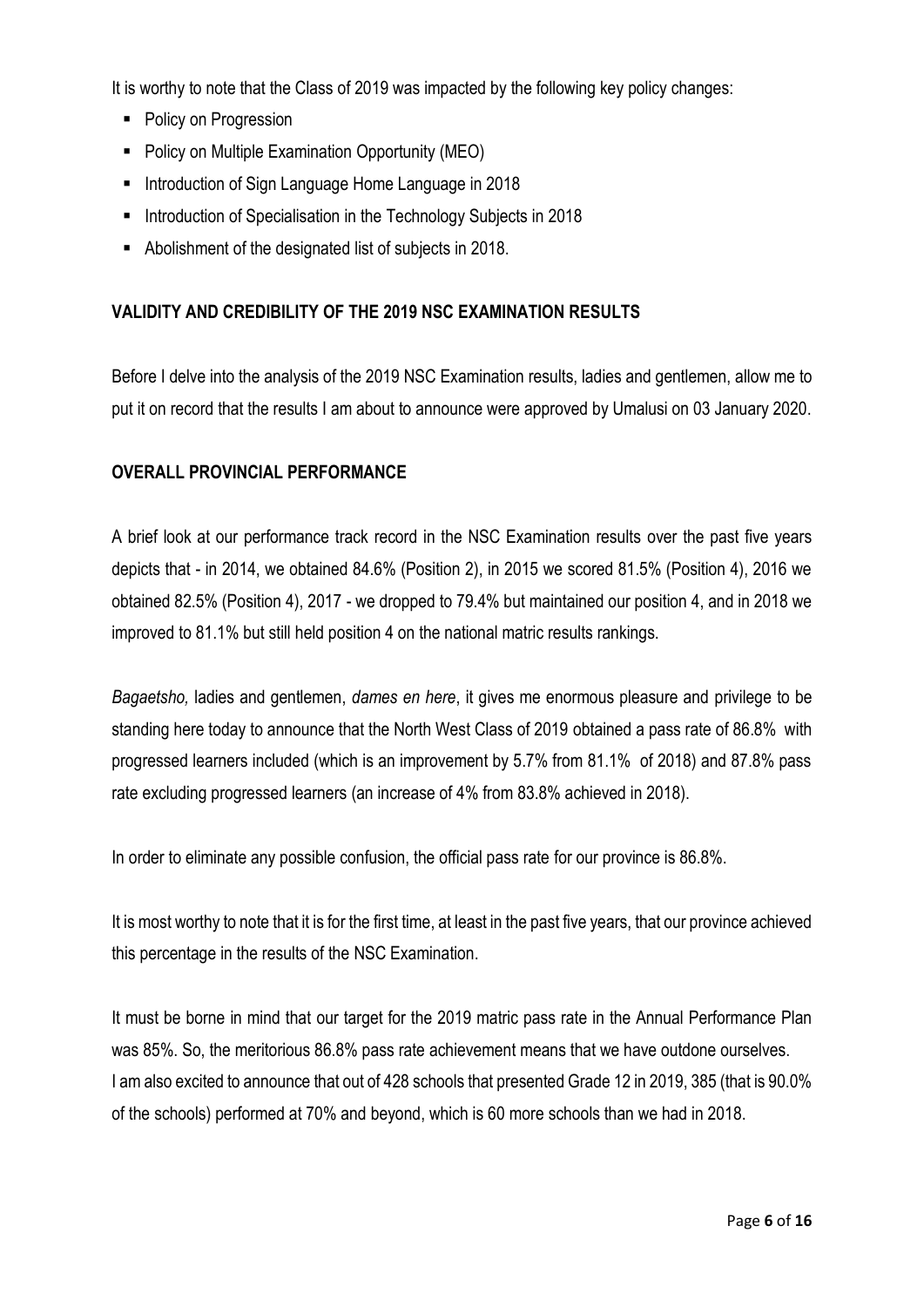These achievements confirm that indeed it is the beginning of the new dawn as pronounced by President Cyril Ramaphosa during his SONA in June 2019.

A brief comparison of the North West 2019 NSC Examination Pass rate with the rest of South Africa is as follows:

| <b>Provinces</b>        | North West | Western Cape | Gauteng | Northern Cape | Limpopo | Mpumalanga | KwaZulu Nata | Cape<br>Eastern | <b>State</b><br>Free | <b>National</b> |
|-------------------------|------------|--------------|---------|---------------|---------|------------|--------------|-----------------|----------------------|-----------------|
| 2018 with Progressed    | 81.1       | 81.5         | 87.9    | 73.3          | 69.4    | 79.0       | 76.2         | 70.6            | 87.5                 | 78.2            |
| 2018 without Progressed | 83.8       | 83.2         | 89.0    | 75.2          | 70.6    | 80.4       | 76.8         | 71.4            | 91.1                 | 79.4            |
| 2019 with Progressed    | 86.8       | 82.3         | 87.2    | 76.5          | 73.2    | 80.3       | 81.3         | 76.5            | 88.4                 | 81.3            |
| 2019 without Progressed | 87.8       | 84.1         | 88.5    | 77.6          | 73.6    | 81.2       | 81.8         | 77.3            | 91.1                 | 82.3            |

It is important to note that out of 8549 progressed learners who sat for the 2019 NSC Examination, 2685 wrote all six subjects and 5864 opted for Multiple Examination Opportunity (MEO), that is, they wrote a certain number of subjects in October/November 2019 and they are expected to write the rest in May/June 2020.

We should bear in mind that this will be the last group to enrol for Multiple Examination Opportunity. From 2020 onward, all progressed learners will write all subjects in the final examinations.

Ladies and gentlemen, analysis of the results of progressed learners paints an extremely interesting picture.

Of the 2685 progressed learners who wrote all subjects in the 2019 NSC Examination, 2081 (77.5%) passed, which is 20.6% more than the 2018 achievement.

Of the 2081 progressed learners who passed, 276 qualify for admission to Bachelor (Degree) studies, 932 achieved Diploma and 873 obtained Higher Certificate passes.

Ladies and gentlemen, the significance of the achievements of these 2081 progressed learners are farreaching in that – the would be high school rejects and dropouts had they not been salvaged by the progression policy, now have a chance of a lifetime to either enter gain employment, access universities or TVET Colleges and build their future.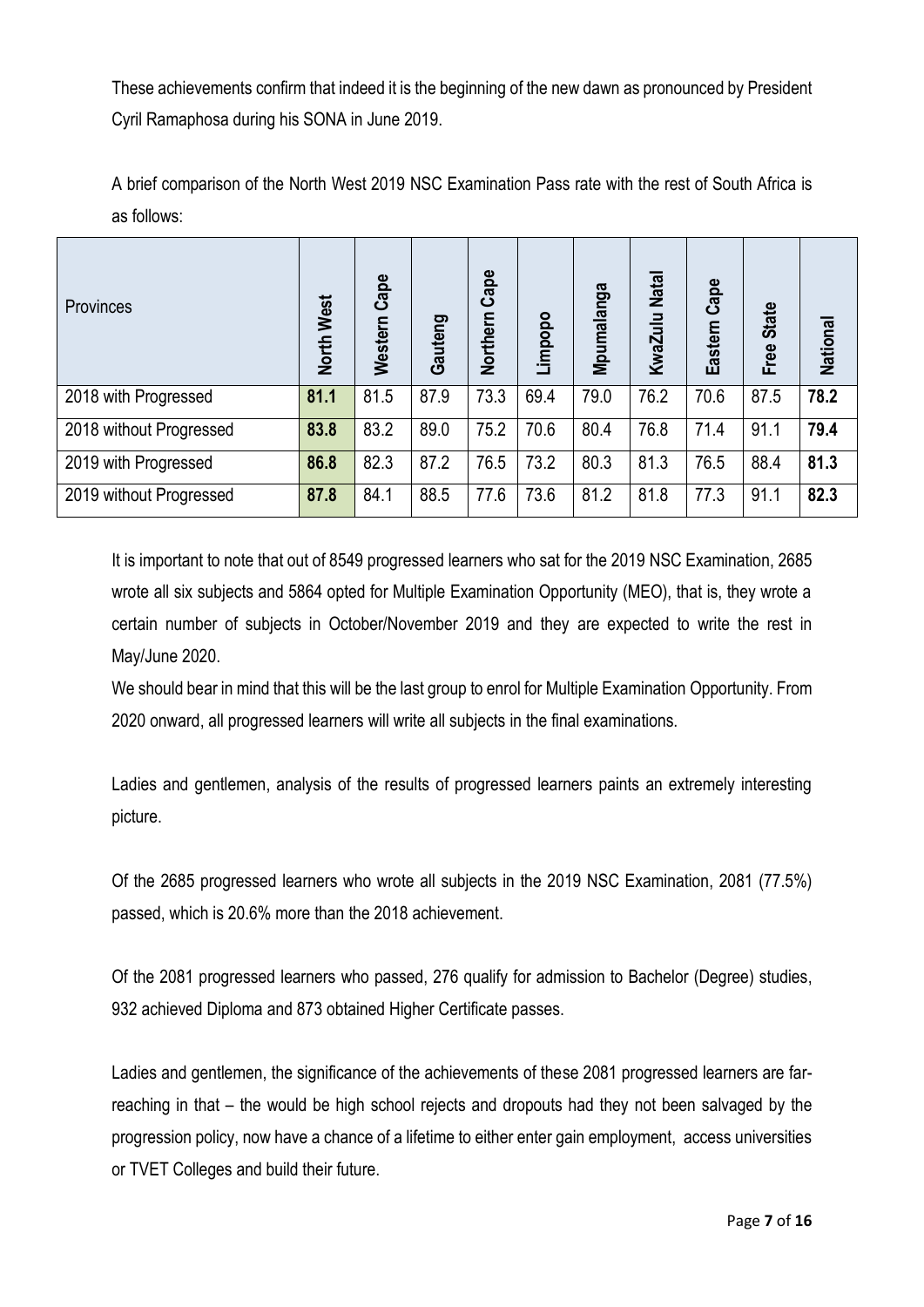All thanks to the National Development Plan of the ANC-led government and the pro-poor policy on learner progression which was introduced in 2015 and further streamlined in 2017.

We also wish to thank the SG Mrs Semaswe, DDGs Dr Mvula, Mr Masilo and the Curriculum Management Teams for the unrelenting support and interventions they gave to the progressed learners. If it was not for your big hearts and visionary leadership qualities, some of our learners could have fallen through the cracks of the system.

In total, the number of candidates who achieved Bachelor passes is 9 964; which is 37.2% of the Class of 2019. The number of passes with a Diploma is 8 677, which is (32.4%). Passes with Higher Certificates is 4 628 (17.3%); and three candidates in Special Needs Schools passed with an endorsed NSC. A total of 7 298 distinctions were achieved in various subjects including in Life Orientation.

## **Top Performing Candidate**

Ladies and gentlemen, at this point, allow me to announce the best performing candidate for the North West Class of 2019. This candidate obtained seven distinctions. He scored a total of 1695 marks in all subjects excluding Life Orientation and obtained beyond 90% in all his subjects.

Ladies and gentlemen, let us give a warm round of applause to **Andries Lukas Schoeman** from Hartbeespoort High School in Bojanala District as he ascends the stage.

## **Special Meritorious Award**

This special award will be presented to a candidate who performed well in spite of the formidable challenges he/she faced during his/her schooling career.

## **PERFORMANCE OF SCHOOLS FOR SPECIAL GROUPS: FARM SCHOOLS AND SPECIAL NEEDS SCHOOLS**

Ladies and gentlemen, we strongly argue that the learners in Farm Schools and Special Needs Schools in North West must be given the same opportunities to succeed in life as their peers in ordinary schools. We, therefore, accept that it is our primary responsibility to help children from special groups in our communities to escape circumstances of their birth or parentage through quality education.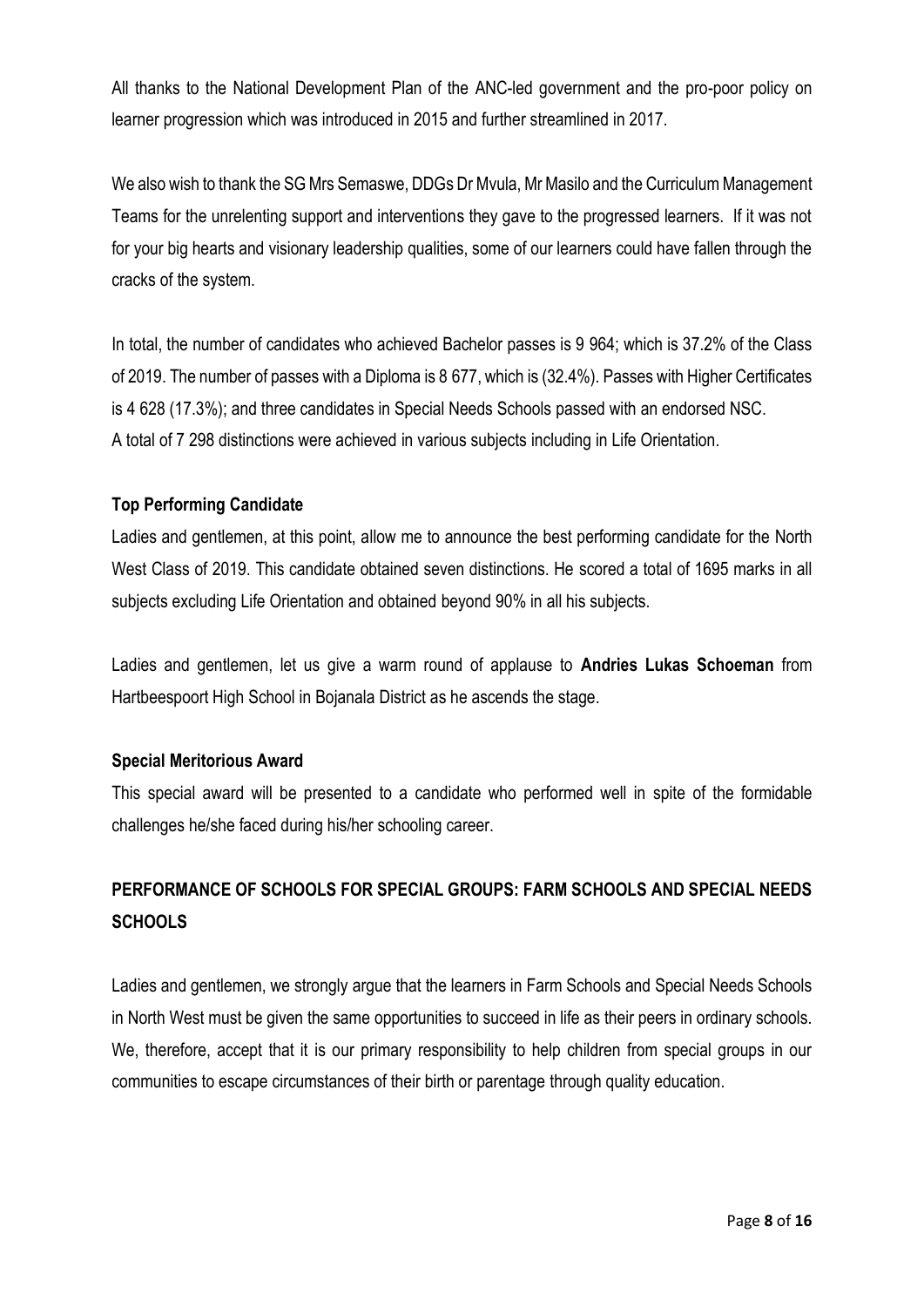I am quite certain that our freedom fighters of yesteryear would equally be proud of the ANC-led government for not merely providing these previously marginalised groups of our society with social grants, but for being of genuine service to our communities and to the country at large.

Ladies and gentlemen, I will be failing in my duty if I neglect to acknowledge and appreciate the achievements of the following Farm Schools and Special Needs Schools:

Against all odds, Onkgopotse Tiro Comprehensive FarmSchool in Ngaka Modiri Molema District obtained 96.30% pass rate. 26 of their 27 candidates passed. .

Meerhof Special School in Bojanala District achieved 100% pass rate. All their nine candidates passed.

Christiana School for the Blind in Dr Ruth Segomotsi Mompati District, also with nine candidates, obtained 100% pass rate.

Ladies and gentlemen, the Department will continue with the effort to improve learning in Special Needs Schools by staffing them accordingly and fast tracking the implementation of the Three-Stream Model of curriculum.

It is hoped that the implementation of the Technical Occupational curriculum in the schools of skills, which is currently piloted in the following four Special Needs Schools in the province: Oom Paul, Coligny, Keurhof and De Wilge, will further address the sector priority on skills and competencies for the changing world.

## **PERFORMANCE OF THE DISTRICTS**

Now let me announce the results achieved by the districts with the progressed learners included. The NDP recognises districts as a vital interface of the basic education sector in identifying best practices, sharing information, and providing support to schools.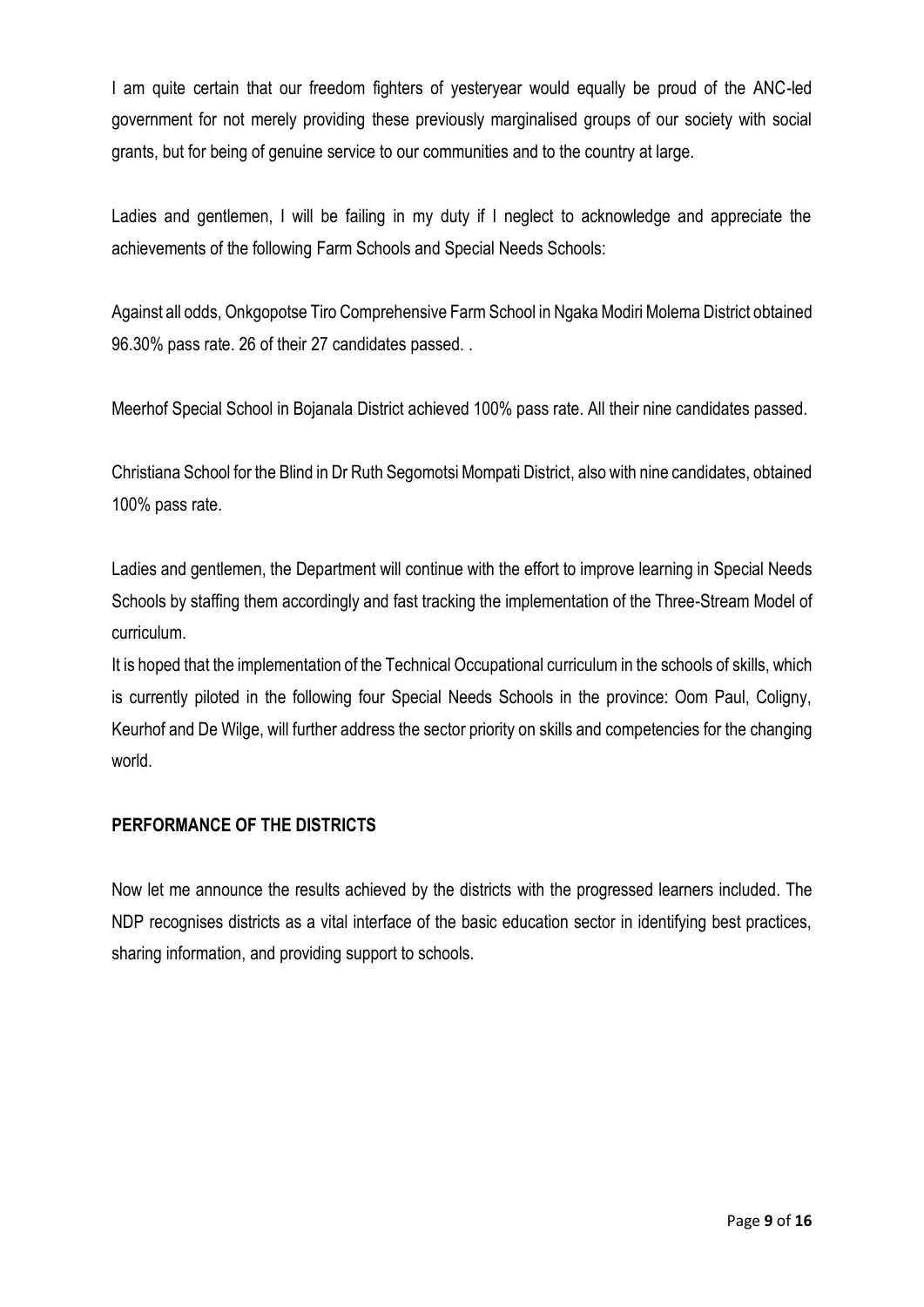In ascending order, the performance of the Class of 2019 compared to their 2018 predecessors' can be presented per district as follows:

| <b>Position</b> | <b>District</b>           | 2019   | 2018   | <b>Difference</b> |
|-----------------|---------------------------|--------|--------|-------------------|
|                 | Dr Ruth Segomotsi Mompati | 83.63% | 73.12% | $+10.51%$         |
| -3              | Ngaka Modiri Molema       | 84,38% | 80.26% | $+4.12%$          |
| $\mathbf{2}$    | Dr Kenneth Kaunda         | 85,79% | 81.40% | $+4.39%$          |
|                 | <b>Bojanala</b>           | 89,59% | 84.11% | $+5.48$           |

All four districts attained a pass rate of 80% and above. This is testament that the regular quarterly learner performance analysis, related monitoring and accountability sessions, specific learner support and intervention programmes are beginning to bear good fruit.

Congratulations to all District Directors and their teams.

## **Sub-District Performance**

The best performing sub-districts are Madibeng with a whopping 91.24%, followed by Moretele with 90.13% and Maquassie Hills with 90.66 %.

Ladies and gentlemen, it is exciting that the top sub-districts performed beyond the 90% glass ceiling. We must applaud them for achieving this remarkable feat!!!

Regrettably, two of our sub-districts performed below 80%, namely, Lekwa-Teemane (with 76.32%) and Ditsobotla (with 70.53%). We hope for a better performance from them next time around.

## **PERFORMANCE OF SCHOOLS**

The performance of schools will be announced per category as follows:

## **Schools that achieved 100% pass rate**

A total of 48 schools achieved a staggering 100% pass rate, an increase of 14 from 34 schools with the same achievement in 2018.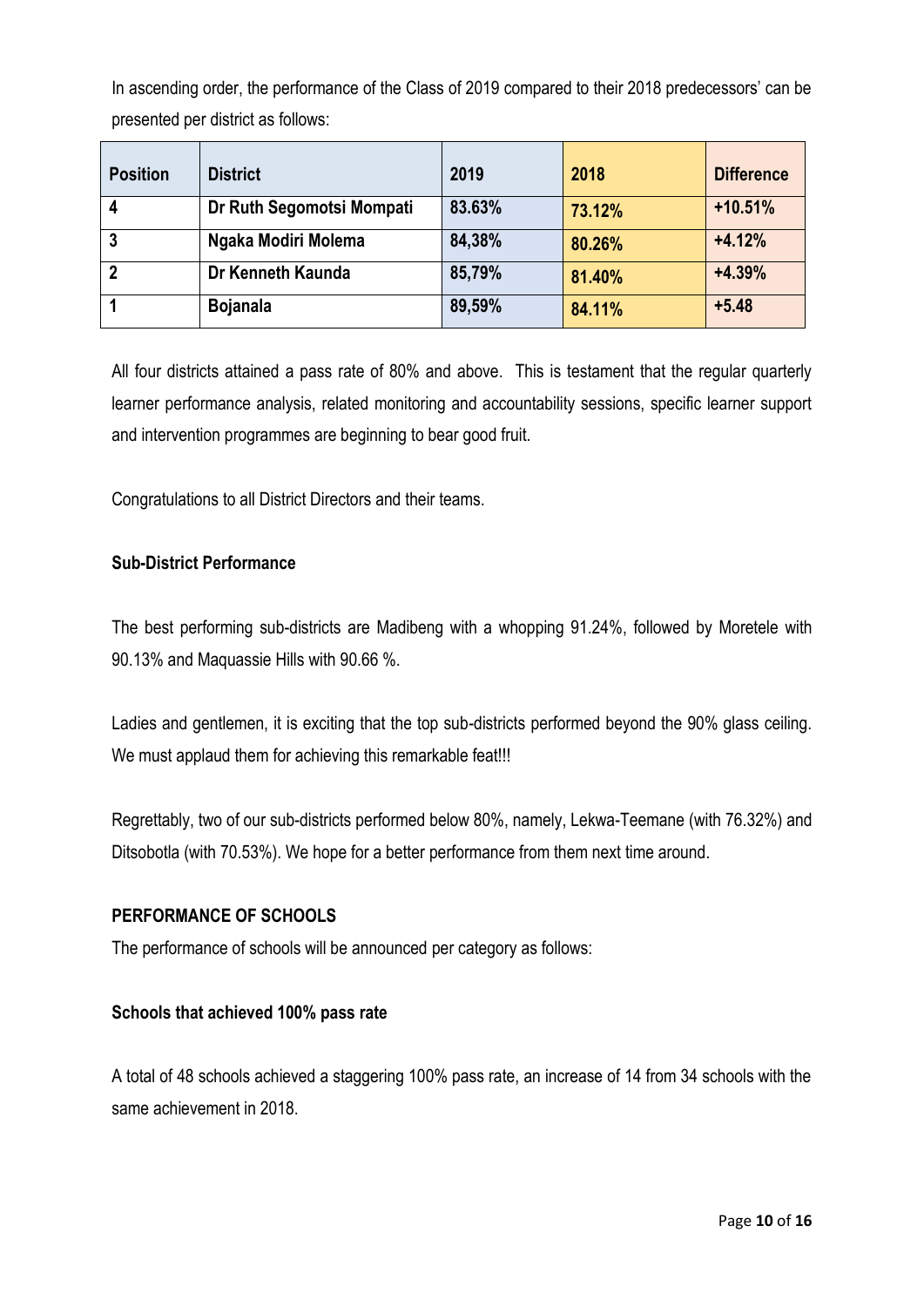## **Schools that obtained 80 - 100% pass rate**

In 2018, the number of schools which attained a pass rate of 80% and more was 252, and in 2019 it has gone up to 329, which is 76.9%. Programme Directors, although we strive to increase this number, for now this achievement deserves to be commended.

## **Top Performing Schools**

We have three categories of top performing schools: Two based on quality, that is, highest number of subject distinctions and highest number of candidates who qualify for admission to Bachelor Studies and the third one is based on the quantity, that is, the highest pass rate.

To accommodate the small schools, the quality categories have been split into two sub-categories, one with percentages and one with actual numbers.

In the category of Top Performing Schools based on Highest number of subject distinctions, the following schools, in ascending order, achieved 100% pass rate. In Position 3 is **Potchefstroom Gimnasium** with 154 candidates, Position 2 - **Bergsig High School** with 170 candidates and Position 1 goes to President **Mangope Technical High School** with 239 candidates.

In the second category of top schools: Quality – Admission to Degree Studies, the top three schools with the highest percentage of candidates who achieved admission to Degree Studies are: In Position 3, **Westvalia High School (90.20%),** Position 2 - **Potchefstroom Girls High** (93.2%) and Position 1 -**Al-Huda Muslim School (100.00%).**

In the same category are the schools with the highest number of candidates who qualified for admission to Degree Studies. In Position 3 is Klerksdorp High School with 133 out of 167 candidates, Position 2 – here we have a tie **of Wesvalia High School** with 138 from 153 candidates and Potchefstroom Gimnasium with 138 from 154 candidates, and in Position 1 is **Rustenburg High with** a staggering 192 from 273 candidates.

The third category for top performing schools is schools that achieved the most subject distinctions (80- 100%). The percentage distinctions achieved is calculated out of the total of possible subjects of the school. In Position 3 we have **Potchefstroom Gimnasium** with 17.66% is in Position 2 **Ferdinand Postma** with 19.45% distinctions and number 1 is **Al-Huda Muslim School** with 20.83% distinctions.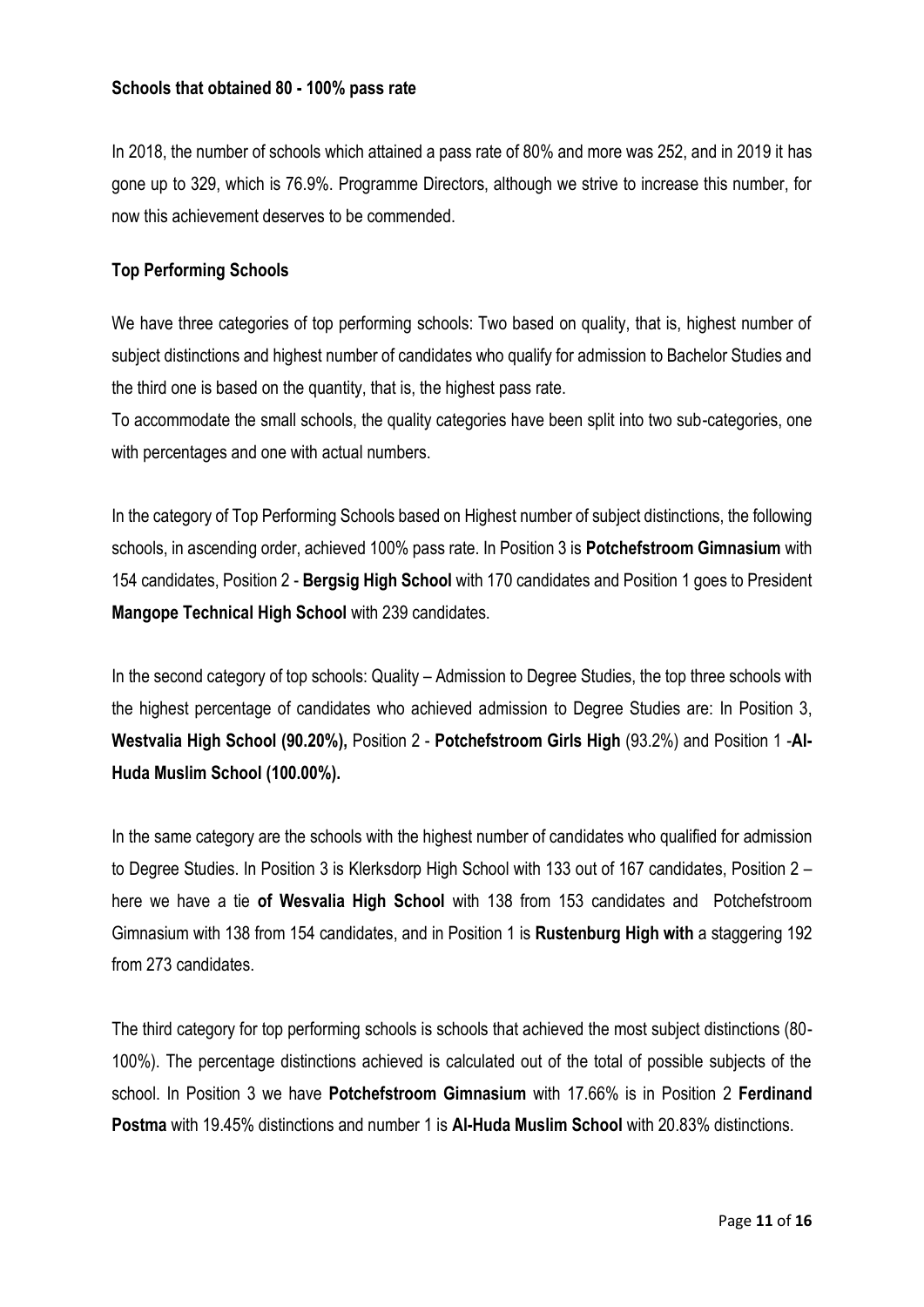In the second part of this category, **Hartbeespoort High** and **Wesvalia High School** is in Position 3 with 142 subject distinctions, Position 2 is **Potchefstroom Gimnasium** with 166 subject distinctions and **Rustenburg High School** tops the group with 224 subject distinctions.

## **Underperforming Schools (Schools with a pass rate below 70%)**

There are 43 schools which attained less than 70% pass rate. This is an improvement of 54 schools from the 97 underperforming school in the previous year.

Unsuccessful learners and those who opted for the Multiple Examination Opportunity (MEO), will be registered for the Second Chance Matric Programme that will assist them with additional revision materials per subject, lessons for challenging content in designated centres and camps to prepare for examinations.

## **GRADES 1-11 FINAL EXAMINATIONS RESULTS**

*Dames en here*, as we report on the Grade 12 examination results, it is important to also briefly reflect on the performance of Grades 1-11 learners in their final examinations results.

Analysis of the 2019 Grades 1-11 final examinations results shows the Department as a system on the rise.

A sound and solid foundation of the internal grades is the source of our good grade 12 results. Our 2019 learners in the General Education and Training Band, that is, Grades 1-9, obtained 90% and above except Grade 4 which achieved 86.3%.

In the Further Education and Training Band (Grades 10-12), analysis of the Grades 10 and 11 2019 final examinations results indicates that the department is maturing, notwithstanding the below expectation 60.5% pass rate of the grade 10 class, which is a drop by 2.9% from 2018 results.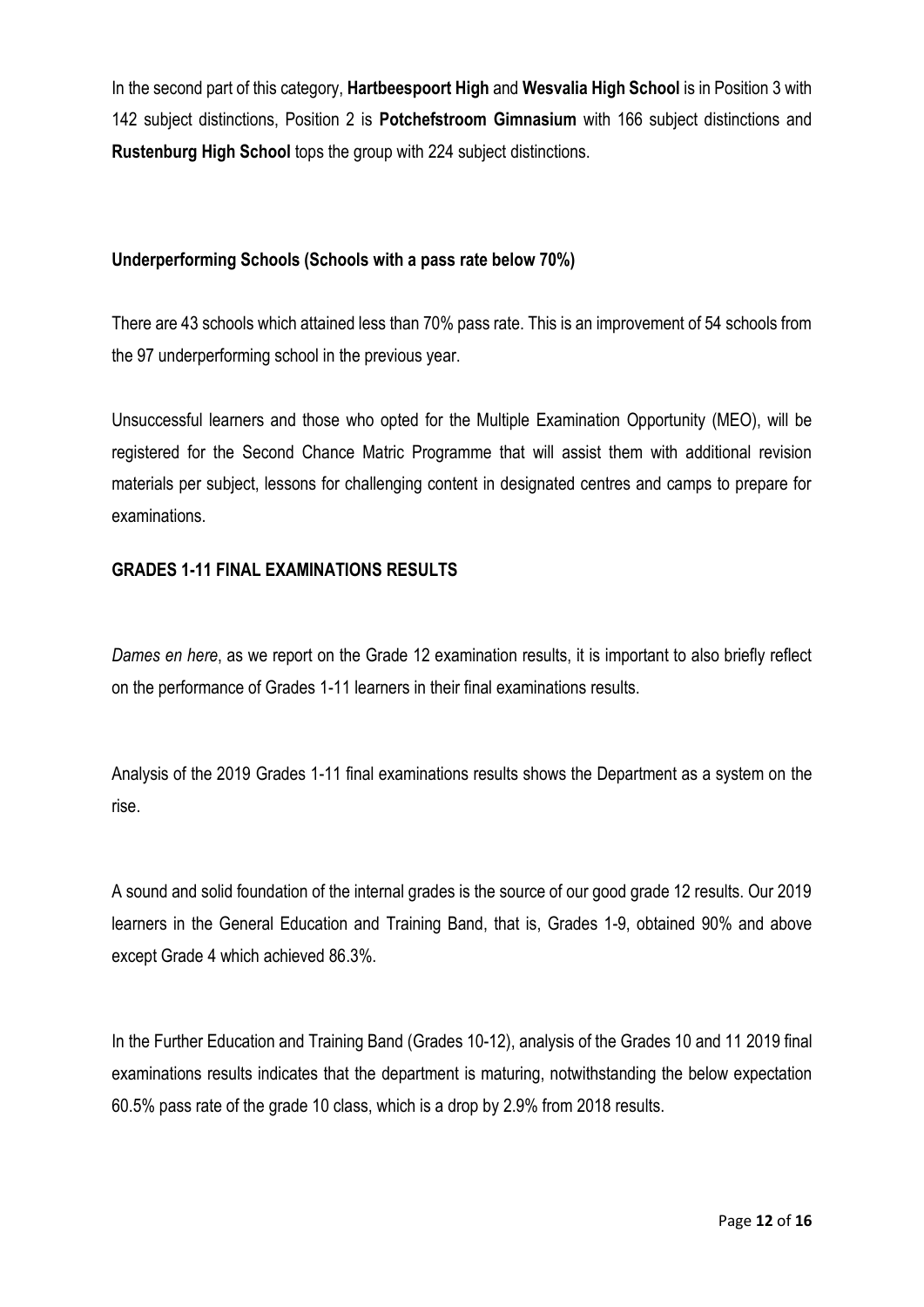It is pleasing to announce that the improvement of 76.7% from 71.3% of 2018, which represents 3.6%, in the 2019 Grade 11 pass rate shows that the schooling system is stabilising and that our secondary schools across the province do not use unfair strategies of bottlenecking in order to achieve good Grade 12 results the following year.

This further indicates that the focus on good learner academic performance is not only in Grade 12 but across the grades. Nonetheless, we need to roll up our sleeves and get down to work even harder in grades 10 and 11 classes.

In spite of the satisfactory internal examination results, and the improved learner performance of Home Languages in grades 3,6 and 9, the learners pass rate of Mathematics in these lower exit grades and a consistent poor learner performance in phase transitional grades, in particular grades 8 and 10, call for focused support programmes and interventions .

We need to find effective teacher development strategies to strengthen the basic and applied skills of learners in reading with comprehension, solving routine and complex mathematics problems, and applying scientific concepts.

## **PROVINCIAL INTERVENTION STRATEGIES FOR 2020**

Ladies and gentlemen, although we take the 86.8% pass rate of 2019 as proof that we can do it, we will never rest on our laurels in 2020 - acting as if we have arrived at our destination. It is *A luta Continua* for the Department of Education. The struggle continues. We aim beyond the sky!

Although a lot is happening already, in a nutshell, let me state that through our Ngwana Sejo Campaign, we are going back to basics with regard to our intervention strategies that aim to improve learner attainment in the province.

For starters, the Second Chance Matric Programme will be intensified to provide support to candidates who have been unable to meet the requirements of the NSC with a view to accomplishing the goals of the NDP by increasing learner retention and throughput rate.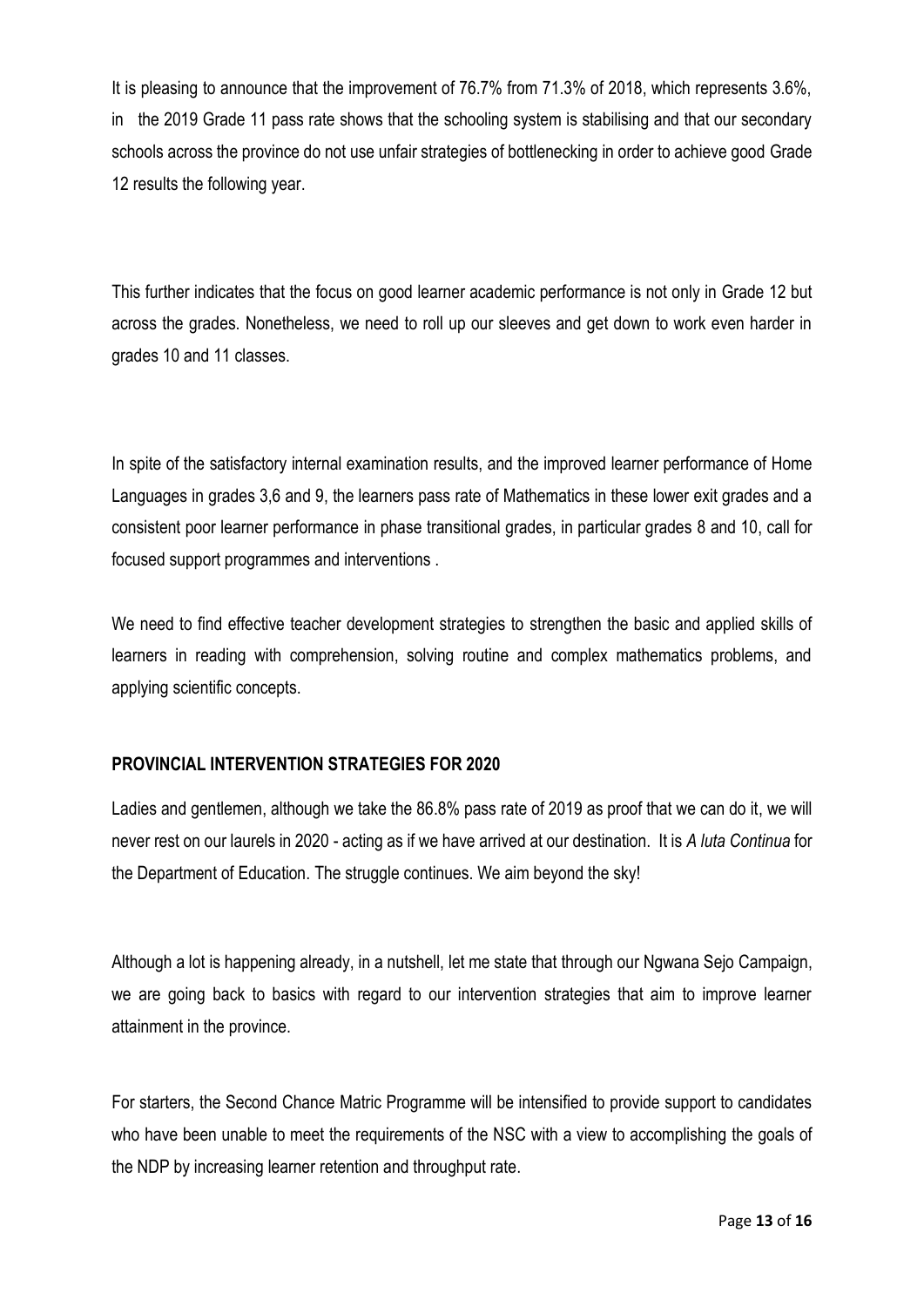In addition, the following will be adhered to in order to the improve performace further:

Consistent with the Action Plan 2024, the system will not only focus on the number of learners achieving the Grades but also on the quality of passes. To this end, the province, through the implementation of LAIP, will place emphasis on:

- **IMPROVING Subject performance by offering additional classes during camps for progressed** learners, schools presenting first Grade 12, and underperforming schools
- **Tracking learner performance quarterly and isolating for intervention learners and subjects that** are not passing
- Support to all underperforming schools through mentoring programme
- Quarterly performance accountability sessions to identify gaps

Ngwana Sejo Campaign will be implemented in earnest to intensify our school revision programmes which will include:

- **Extra classes**
- School vacation camps
- Site camps and
- **Examination camps**

## **BUILDING A SOLID FOUNDATION FOR TEACHING AND LEARNING**

Research consistently points to weak learning foundations as one of the major root causes of poor learner performance and learner dropout towards the end of secondary school. Based on this finding, we recognise that the most important priority must be to improve the quality of learning and teaching in the early grades, so as to ensure that our learners are equipped with the necessary skills, knowledge and attitude to cope with the curriculum requirements of the senior grades, thereby providing sustainable quality learner performance.

Seen in this light, we will continue to increasingly prioritise intervention programmes that target on improved quality of learning and teaching from early grades. The generally improved results of Grades 1-12 of this year suggest that the department is beginning to reap the fruits of its partnership with different institutions which implement programmes that are designed to provide our learners with foundational skills of reading, writing and numeracy from early grades.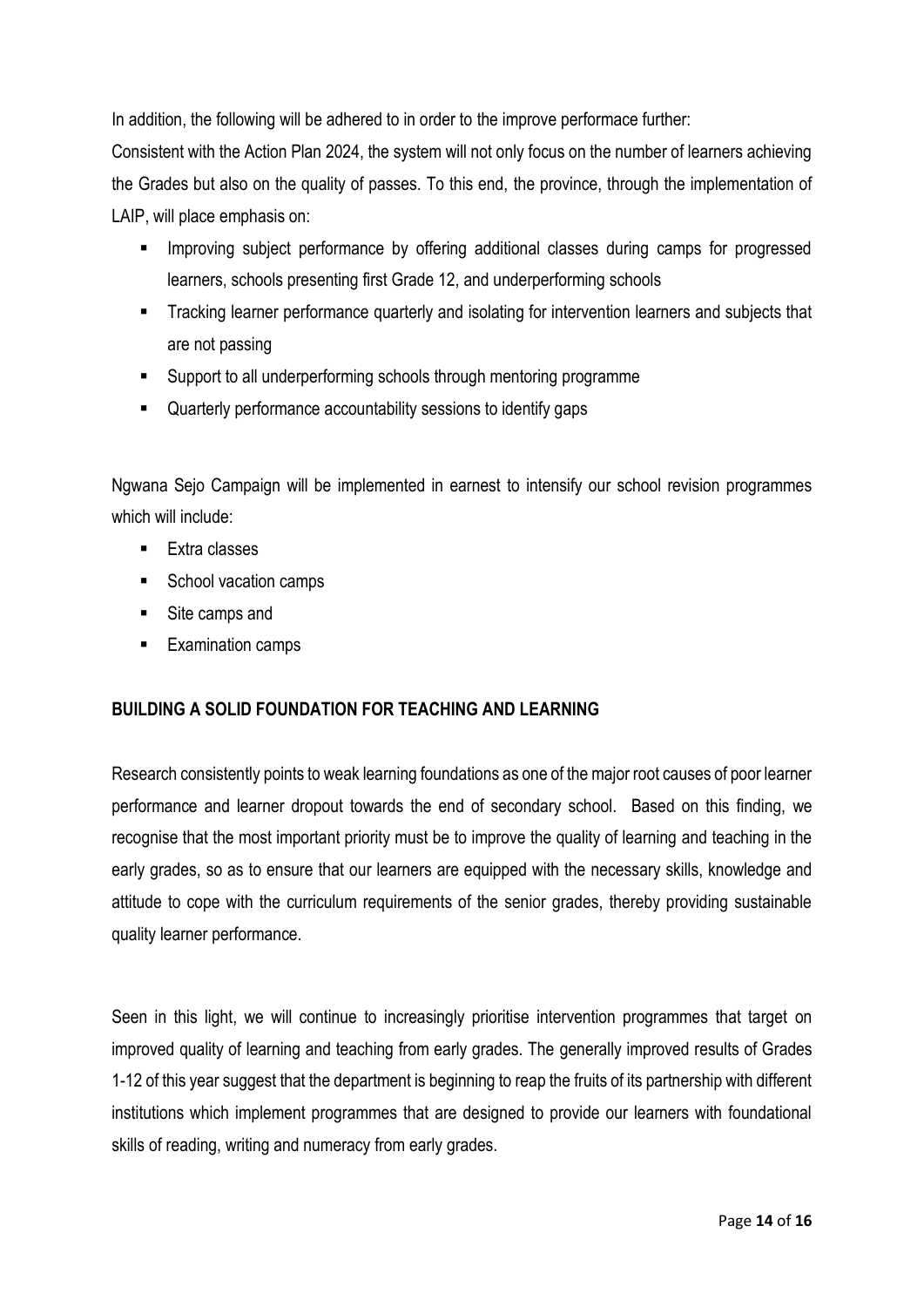## **APPRECIATION**

- First and foremost, let me dedicate my warmest appreciation to my political home, the African National Congress, for entrusting me with the responsibility as MEC for this huge and hectic department.
- A special appreciation goes to the Premier of North West, Honourable Professor Tebogo Job Mokgoro for the guidance and support you give me and the Department in general. I still yearn to learn more from your unmatched leadership qualities.
- My colleagues from EXCO for teamwork and the support.
- My colleagues in the Portfolio Committee for Education for their stewardship, leadership and continued support.
- My colleagues from Legislature. I thank you for your role in our department from the bottom of my heart.
- My warm appreciation goes to the leadership of sector unions, for ensuring the existence of labour peace in the entire Department.
- **I must thank Team Education under the supervision of the Administrator Mr JNT Mohlala and the** Superintendent-General Mrs SM Semaswe. A big Thank You!
- To NICSA, SGBs, QLTC structures and NGOs thank you for your support.
- We also thank all teachers who worked tirelessly throughout the year to ensure that learners are prepared adequately for the final examinations.
- A word of gratitude also goes to those who work in the examination value chain for ensuring that the integrity of the NSC Examination was upheld.
- A special word of thanks to the South African Police Services for their annual support and cooperation when we conduct the final matric examinations.
- The business community and our sponsors for this occasion MTN Foundation, SAICA, PNA, PASA, CETA, ETDP-SETA - the prizes you have arranged for our top learners are highly appreciated. Thank you!
- We also extend a word of gratitude to all learners and teachers, departmental heads, deputy principals and principals. We applaud you for the great work you continue to do on a daily basis.
- A special word of appreciation goes to all who took part in making sure that this august event becomes a success.
- I also want to thank my family, without which I would not be able to manage such a complicated portfolio.
- **EXECT** Lastly, but certainly not the least, I wish to thank our host the Mayor of Rustenburg Local Municipality.